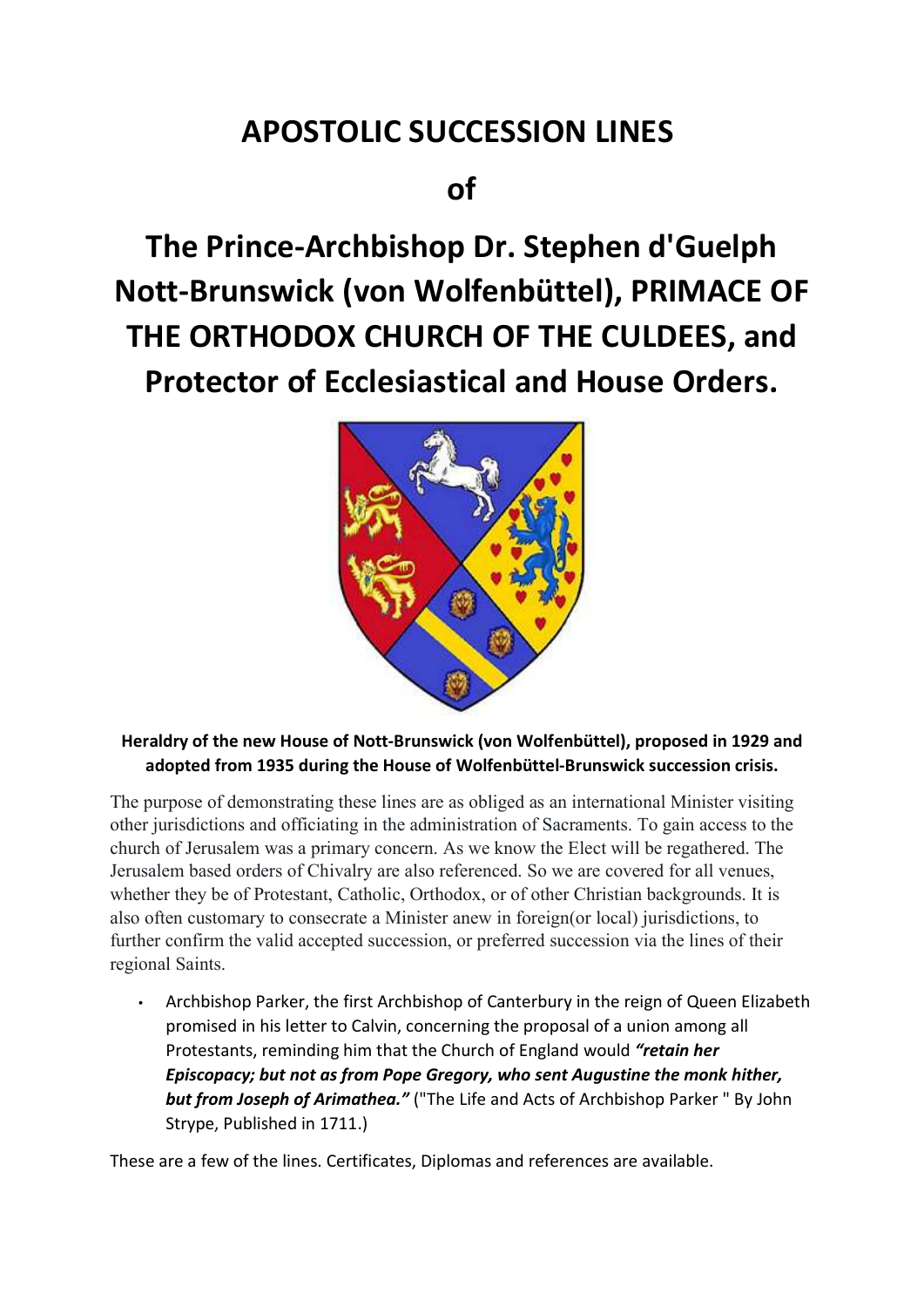Our English Liturgy (BCP) is not only used in Anglican Celtic and Protestant circles. It is also canonically established in several Orthodox, Catholic, and Lutheran communions.



Personal Arms of Stephen Michael awarded for the Office Archbishop Elect from 2009.

| <b>Culdees' Hereditary Succession</b> | <b>Celtic Orthodox Bishops Line</b> | <b>Russian Orthodox Bishops Line</b>       |
|---------------------------------------|-------------------------------------|--------------------------------------------|
| (Welsh/Scots/Irish/Saxon Nobility)    | (Anglican Orthodox Church)          | (True Orthodox Catacomb Church)            |
|                                       |                                     |                                            |
| St. Joseph of Arimathea, second       | 1. St. James the less.              | St. Andrew, the first Apostle of our Lord. |
| <b>Bishop of Britain</b>              | Recognized by the other             | Recognized as Apostle to the               |
| several lines, Welsh Pedigrees of     | Apostles as the first Bishop of     | Scots(Culdees), Scythians and Goths        |
| Saints, Nobles, Iona Clans, etc to:   | Jerusalem                           | Founded 38                                 |
|                                       | 2. Simeon                           | Stachys, the Disciple, one of the 70       |
| + John Nott of Glastonbury, de jure   | 3. Justus I                         | Apostles. 38 - 54                          |
| heir of the Warwick Templar           | 4. Zaccheus                         | Onesimos 54 - 68                           |
| Preceptory and original Earldom.      | 5. Tobias                           | Polykarpos 69 - 89                         |
| The last Sovereign Cleric (Lord       | 6. Benjamin                         | Ploutarchos 89 - 105                       |
| Prior) of Glastonbury, and de jure    | 7. John I                           | Sedekion 105 - 114                         |
| Earl, refusing Henry VIII's Act of    | 8. Matthias                         | Diogenes 114 - 129                         |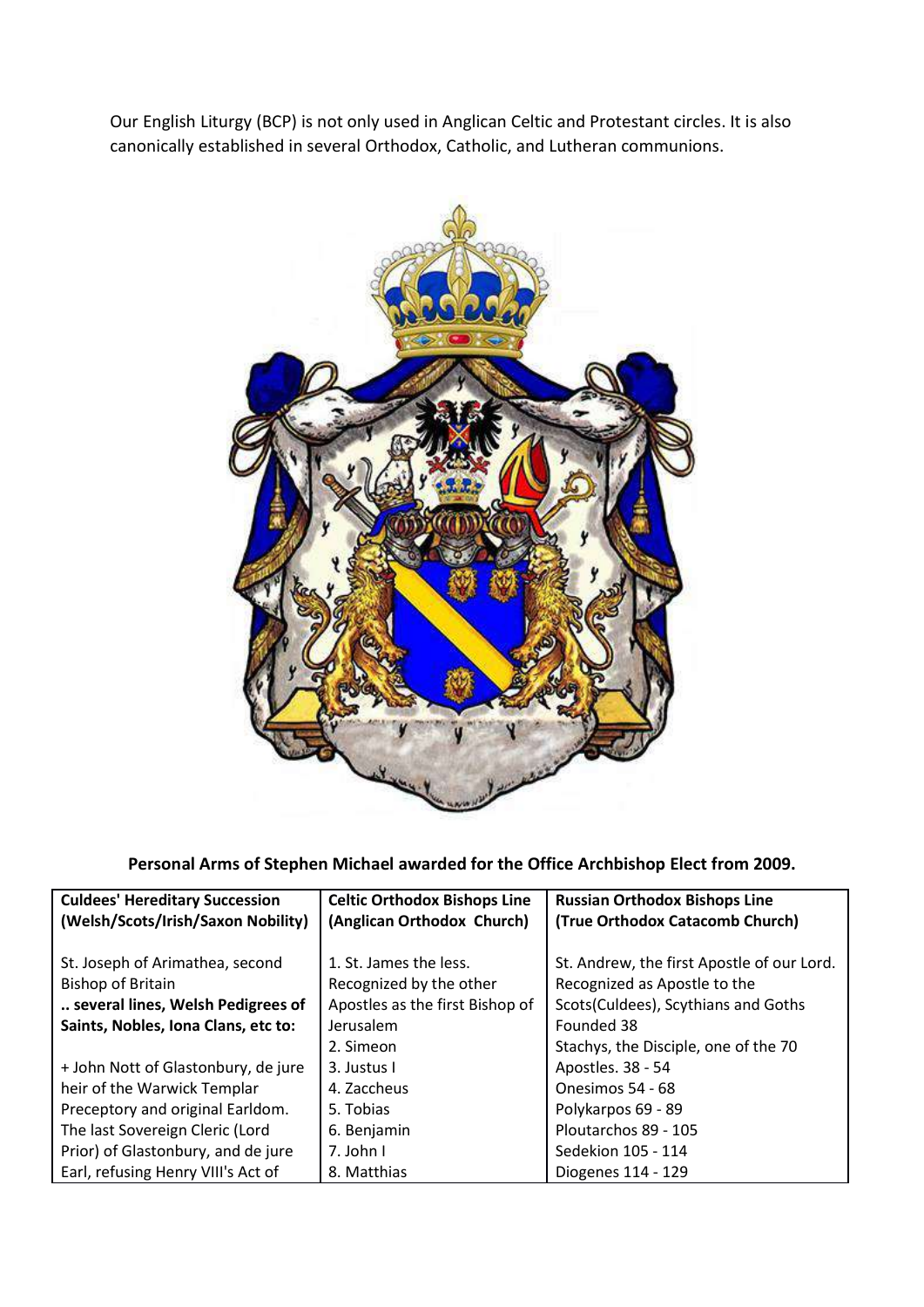| Supremacy, the next two Queens            | 9. Philip                      | Eleftherios 129 - 136                   |
|-------------------------------------------|--------------------------------|-----------------------------------------|
| recognized him as in possession of        | 10. Seneca                     | Felix 136 - 141                         |
| the full Deed.                            | 11. Justus II                  | Polykarpos II 141 - 144                 |
| Who chartered it to His successors        | 12. Levi                       | Athenodoros 144 - 148                   |
| on the 21 <sup>st</sup> of November 1556, | 13. Ephraim                    | Euzoios 148 - 154                       |
| endowed                                   | 14. Joseph                     | Laurentios 154 - 166                    |
|                                           | 15. Judas                      | Alypios 166 - 169                       |
| + John Nott of Glastonbury,               | 16. Marcus                     | Pertinax 169 - 187                      |
| Serjeant(Feudal Lord) of                  | 17. Cassianus                  | Olympianos 187 - 198                    |
| Wethersfield, as Military                 | 18. Publius                    | Markos I 198 - 211                      |
| Commander, Officer of the Court           | 19. Maximus I                  | Philadelphos 211 - 214                  |
| and Judge at the Court of America's       | 20. Julian                     | Kyriakos   214 - 230                    |
| first Independent Constitution from       | 21. Caius                      | Kastinos 230 - 237                      |
| the UK in the "Fundamental Orders         | 22. Symmachus                  | Eugenios I 237 - 242                    |
| of Connecticut", to his heirs in          | 23. Caius II                   | Titos 242 - 272                         |
| perpetuity, and by his hand,              | 24. Julian II                  | Dometios 272 - 303                      |
| chartered the creation of the city of     | 25. Maximus II                 | Roufinos 303                            |
| Glastonbury, drew it's borders, and       | 26. Antonius                   | Provos 303 - 315                        |
| called for the raising and training of    | 27. Capito                     | Metrophanes I 315 - 325                 |
| the first Glastonbury Militia in 1653     | 28. Valius                     | Alexandros 325 - 340                    |
| near Hartford, endowed                    | 29. Daleanus                   | Paulos I, the Confessor 340 - 41, 342 - |
|                                           | 30. Narcissus                  | 34, 348 - 50                            |
| + John Nott II                            | 31. Dius                       | Eusebios 341 - 342                      |
| Judge of Hartford/Wethersfield            | 32. Germanio                   | Makedonios I 344 - 348, 350 - 360       |
| Court, Firstborn feudal heir (and         | 33. Gordius                    | Eudoxios 360 - 369                      |
| Lord/Earl) of the House, Who              | 34. Alexander                  | Demophilos 369 - 379                    |
| endowed                                   | 35. Nazabancs                  | Evagrios 379                            |
|                                           | 36. Hymenacus                  | Maximos I 380                           |
| + John Nott                               | 37. Zamboas                    | Gregory, the Theologian 379 - 381       |
| Firstborn feudal heir (and Lord/Earl)     | 38. Herman                     | Nectarios 381 - 397                     |
| of the House, Who endowed                 | 39. Marcarius I                | John I, the Chrysostom 398 - 404        |
|                                           | 40. Maximus III                | Arsakios 404 - 405                      |
|                                           | 41. Cyril                      | Attikos 406 - 425                       |
| + Thomas Nott                             | 42. Herenius                   | Sisinios I 425 – 427                    |
| Firstborn feudal heir (and Lord/Earl)     | 43. Hilary                     | Nestorios 428 - 431                     |
| of the House, Who endowed                 | 44. John II                    | Maximianos 431 - 434                    |
|                                           | 45. Praglius                   | Proklos 434 - 447                       |
| + Benjamin Nott                           | 46. Juvenal                    | Flavianos 447 - 449                     |
| Firstborn feudal heir (and Lord/Earl)     | 47. Anastacius                 | Anatolios 449 - 458                     |
| of the House, Who endowed                 | 48. Martyrius                  | Gennadios I 458 - 471                   |
|                                           | 49. Salutis                    | Akakios 471 - 489                       |
| + Benjamin Nott                           | 50. Elias                      | Favritas (Fravitas) 489 - 490           |
| Firstborn feudal heir (and Lord/Earl)     | 51. John III of Jerusalem      | Euphemios 490 - 496                     |
| of the House, Who endowed                 | 52. ST. DAVID: consecrated     | Makedonios II 496 - 511                 |
|                                           | first Celtic Bishop of Mineva, | Timotheos I 511 - 518                   |
| + John William Nott                       | St. David's,                   | John II, the Cappadocian 518 - 520      |
| Firstborn feudal heir (and Lord/Earl)     | Wales (AD 519)                 | Epiphanios 520 - 536                    |
| of the House, Who endowed                 | 53. Cynog                      | Anthimos 535 - 536                      |
|                                           | 54. Teilo                      | Menas 536 - 552                         |
| + Robert Byron Nott                       | 55. Ceven                      | Eutychios I 552 - 565, 577 - 582        |
| Firstborn feudal heir (and Lord/Earl)     | 56. Morfall                    | John III 566 - 577                      |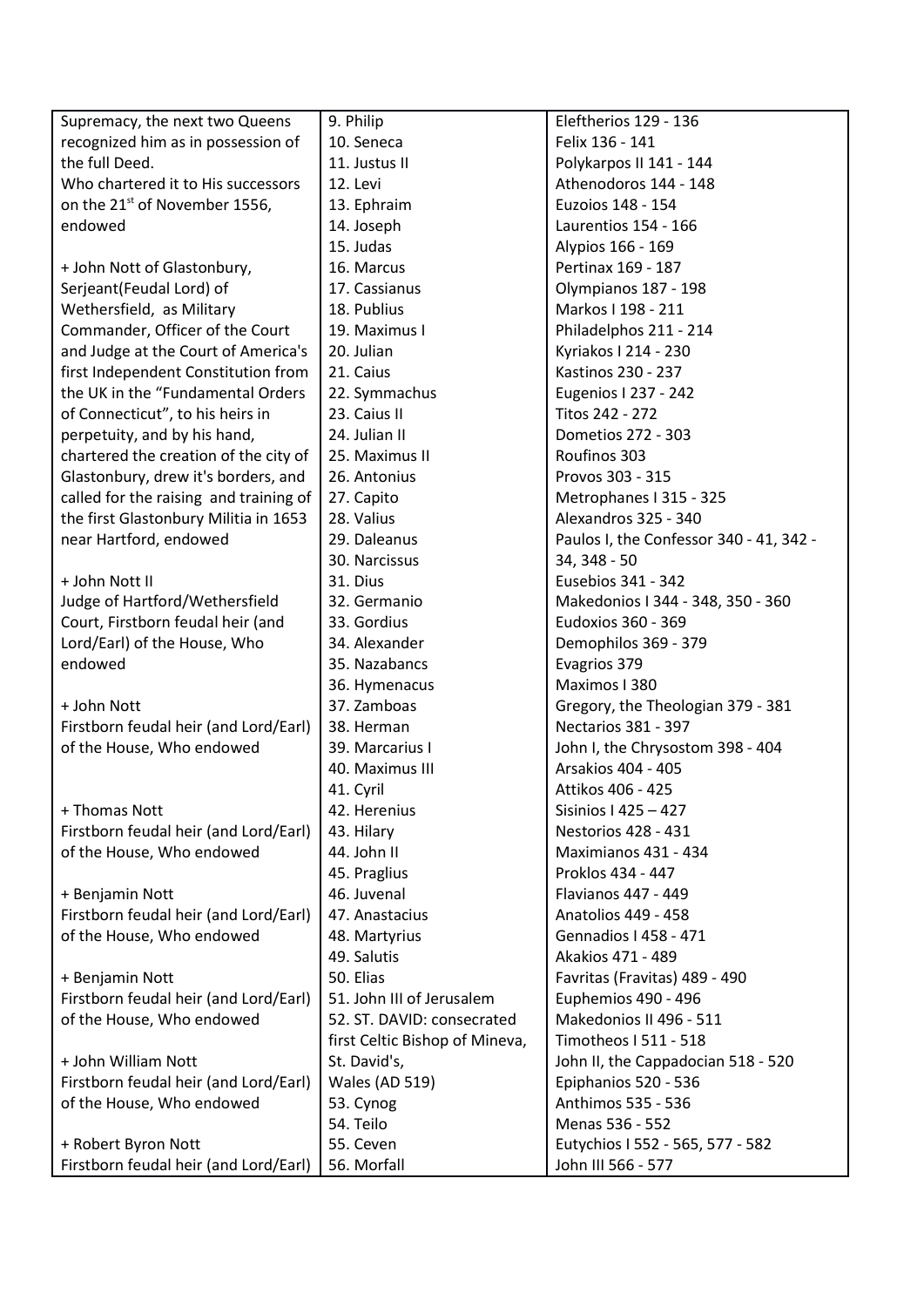| of the House, Who endowed               | 57. Haerwneu       | Eutychios II 577 - 582                       |
|-----------------------------------------|--------------------|----------------------------------------------|
|                                         | 58. Elwaed         | John IV, the Faster 582 - 595                |
| + George William Nott                   | 59. Gwrnwen        | Kyriakos II 595 - 607                        |
| Firstborn feudal heir (and Lord/Earl)   | 60. Llumverth      | Thomas I 607 - 610                           |
| of the House, Who endowed               | 61. Gwrgwyst       | Sergios I 610 - 638                          |
|                                         | 62. Gwgan          | Pyrros I (later returned as Pyrros II) 638 - |
| + George Nott-Brunswick (Princely       | 63. Eineon         | 641                                          |
| heir of Wolfenbüttel Brunswick)         | 64. Clydawg        | Paulos II 641 - 652                          |
| Mother was last heir of                 | 65. Elfod          | Pyrros II [same as Pyrros I] 652 or 654      |
| Wolfenbüttel after 1935, new            | 66. Ethelman       | Petros 652 - 664                             |
| House of "Nott-Brunswick" the first     | 67. Elane          | Thomas II 665 - 668                          |
| Generation of this House was half       | 68. Magelsgwyd     | John V 668 - 674                             |
| Scottish Culdees ' Nobility of          | 69. Made           | Constantine I 674 - 676                      |
| McNeill and McGregor descent            | 70. Cadell         | Theodoros I 676 - 678, 683 - 686             |
|                                         | 71. Sadwrnfen      | Georgios I 678 - 683                         |
| + Stephen Michael Nott- Brunswick       | 72. Novis          | Paulos III 686 - 693                         |
| Firstborn feudal heir (Prince and       | 73. Sulhaithnay    | Kallinikos I 693 - 705                       |
| Lord/Earl) of the House, Landlord of    | 74. Idwall         | Kyros 705 - 711                              |
| the Culdees' Church at Garden           | 75. Asser          | John VI 711 - 715                            |
| Grove, Who endowed                      | 76. Arthwael       | Germanos I, the Confessor 715 - 730          |
|                                         | 77. Samson         | Anastasios 730 - 751                         |
| + Stephen Michael Nott-Brunswick        | 78. Reubin         | Constantine II 754 - 766                     |
| II von Wolfenbüttel                     | 79. Rhydderch      | Niketas, the Slav 766 - 780                  |
| Firstborn feudal heir (Prince,          | 80. Elwin          | Paulos IV 780 - 784                          |
| Lord/Earl) of the House of Este-        | 81. Morbiw         | <b>Tarasios 784 - 806</b>                    |
| Italy, Guelph-Bavarians and Franks,     | 82. Llunwerth      | Nikephoros I 806 - 815                       |
| <b>Brunswick-Saxony, Billunger-</b>     | 83. Hubert         | Theodotos, Melissenos 815 - 821              |
| Goths, East Friesian-Goths,             | 84. Enerius        | Antonios I, Kasymatas 821 - 826              |
| Carolingian, Olesnican-Piast, and in    | 85. Ivor           | John VII the Grammatikos 826 - 842           |
| possession as party of current          | 86. Morgeneu I     | Methodios I, the Confessor 842 - 846         |
| <b>Sovereign Treaties to Govern the</b> | 87. Nathan         | Ignatios I, the Prince 846 - 857, 867 - 878  |
| German Empire, titular Lord Prior       | 88. Jenan          | Photios I 857 - 867, 878 - 886               |
| and regular minister to the             | 89. Arwystl        | Stephanos I, the Prince 886 - 893            |
| <b>Culdees at Glastonbury, Dean of</b>  | 90. Morgeneu II    | Antonios II, Kavleas 893 - 895               |
| the Priory of Salem - Institute of      | 91. Ervin          | Nikolaos I, the Mystic 895 - 906, 911 -      |
| <b>Peace Studies.</b>                   | 92. Trahacarn      | 925                                          |
|                                         | 93. Joseph         | Euthymios I 906 - 911                        |
|                                         | 94. Bleiddud       | Stephanos II 925 - 928                       |
|                                         | 95. Salien         | Tryphon 928 - 931                            |
|                                         | 96. Abraham        | Theophylctos, Lakapenos, the Princeling      |
|                                         | 97. Rhyddmarch     | $933 - 956$                                  |
|                                         | 98. Wilfrid        | Polyeuctos 956 - 970                         |
|                                         | 99. Bernard        | Vasilios I, Skamandrenos 970 - 974           |
|                                         | 100. D. Fitzgerald | Antonios III, Skandalios, also Stoudites     |
|                                         | 101. P. deLeia     | 974 - 980                                    |
|                                         | 102. G. Camb       | Nikolaos II, Chrysoverges 984 - 995          |
|                                         | 103. G. deHenelawe | Leo Michael, the Syrian 991-1004             |
|                                         | 104. Jowerth       | Leontius 1004-1015                           |
|                                         | 105. Gross         | John I 1015-1037                             |
|                                         | 106. deCarew       | Theopemptus 1037-1051                        |
|                                         | 107. T. Hech       | Hilarion 1051-?                              |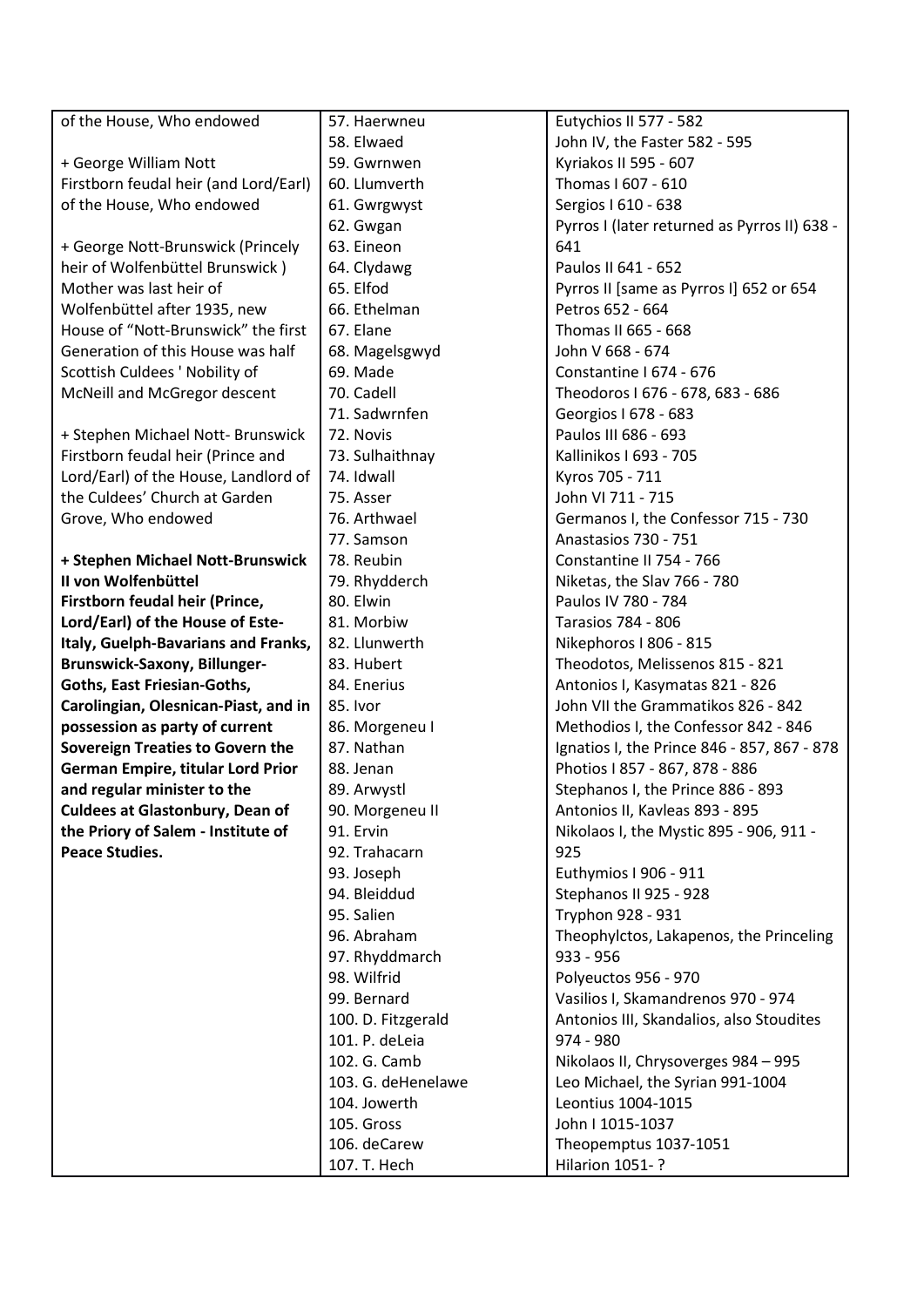| 108. D. Martin                                      | George 1072-1080                                             |
|-----------------------------------------------------|--------------------------------------------------------------|
| 109. H. Gower                                       | John II 1080-1096                                            |
| 110. J. Thorsby                                     | John III 1096-1098                                           |
| 111. R. Brian                                       | Ephraim 1096-1098                                            |
| 112. F. Fastolfe                                    | Nicolas 1098-1108                                            |
| 113. H. Doughton                                    | Nicephorus I 1108-1124                                       |
| 114. J. Gilbert                                     | Nicetas 1124-1127                                            |
| 115. G. deMona                                      | Micahel II 1127-1147                                         |
| 116. Henry. CHICHELE: Bishop                        | Clement 1147-1154                                            |
| of of the Celtic Church in                          | Constantine 1154-1160                                        |
| Wales, St.                                          | Theodore 1160-1164                                           |
| Davids in 1408, made                                | John IV 1164-1167                                            |
| Archbishop of Canterbury by                         | Constantine II 1167-1185                                     |
| Rome (1414)                                         | Nicephorus II 1185-1201                                      |
| 117. J. Stalford                                    | Matthew 1201-1205                                            |
| 118. J. Kemp                                        | Cyril I 1205-1237                                            |
| 119. T. Bourchier                                   | Joseph 1237-?                                                |
| 120. J. Morton                                      | Cyril II 1240-1281                                           |
| 121. H. Dean                                        | Metropolitans of Vladimir and of All                         |
| 122. W. Wareham                                     | Russia Maximus 1283-1305                                     |
| 123. T. CRANMER: from a                             | Peter 1305-1328                                              |
| Celtic Line made Archbishop                         | As Archbishops of Moscow and of All                          |
| of Canterbury                                       | Russia                                                       |
| 124. R. Pole                                        | Theognostes 1328-1352                                        |
| 125. M. Parker                                      | Alexis 1254-1378                                             |
| 126. E. Grindall                                    | Cyprian 1381-1407                                            |
| 127. J. Whitgift                                    | Photius 1408-1431                                            |
| 128. R. Bancroft                                    | Isodore 1436-1441                                            |
| 129. G. Abbott                                      | Jonah 1448-1461                                              |
| 130. W. Laud, Bishop of St                          | Theodosius 1462-1467                                         |
| Davids in 1621, 1629                                | Phillip I 1467-1472                                          |
| chancellor of Oxford                                | Gerontius 1472-1491                                          |
| University, 1633 Abp. of                            | Zosimus 1491-1496                                            |
| Canterbury                                          | Simon 1495-1510                                              |
| 131. W. Juxon                                       | Barlaam 1511-1521                                            |
| 132. G. Sheldon                                     | Daniel 1522-1539                                             |
| 133. W. Sancroft                                    | Joasaph 1539-1542                                            |
| 134. Jonathan Trelawney,                            | <b>Macarius 1542-1563</b>                                    |
| 1685                                                | Germanus 1564-1565                                           |
|                                                     |                                                              |
| 135. John Potter, 1715<br>136. Thomas Herring, 1738 | Phillip 1565-1568<br>Cyril II I 1568-1572                    |
| 137. Frederick Cornwallis,                          | Anthony 1572-1581                                            |
| 1750                                                | Dionysius 1582-1587                                          |
|                                                     | As Archbishops of Kazan                                      |
| 138. John Moore, 1775,<br>Archbishop of Canterbury, | Archbishop St. Gury 1555 - 1563                              |
| who with Bishops                                    | Archbishop St. Herman (Sadyrev-                              |
|                                                     |                                                              |
| Markham (York), Moss (Bath                          | Polevoy) 1564 - 1567 - Metropolitan of                       |
| and Wells), and Hinchcliffe                         | Moscow                                                       |
| (Petersborough),<br>consecrated William White       | Archbishop Lavrenty I 1568 - 1574<br>Archbishop Vassian 1575 |
|                                                     |                                                              |
| for the Episcopal Church in                         | Archbishop Tikhon I (Khvorostinin) 1575                      |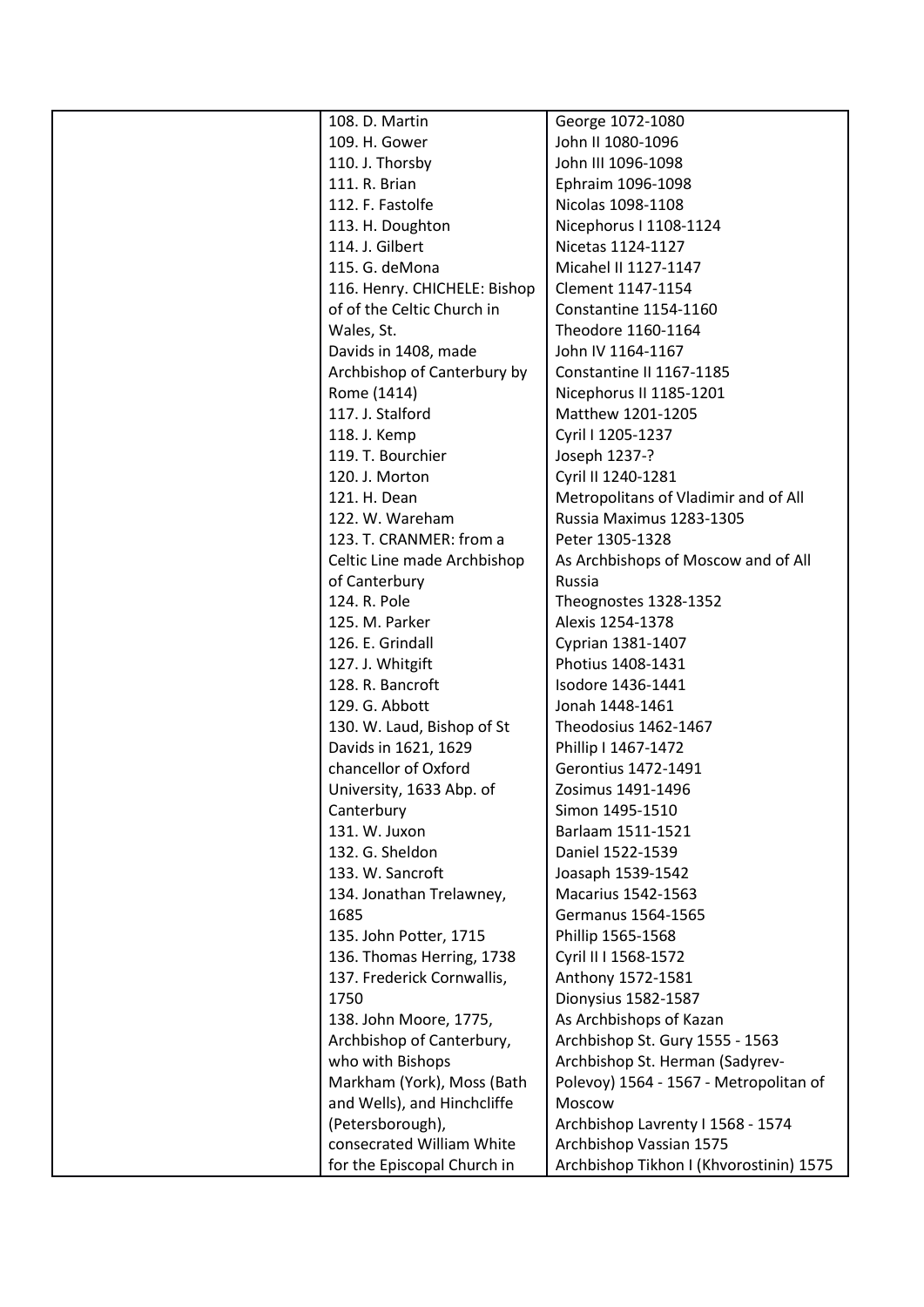| the United States.                    | $-1576$                                              |
|---------------------------------------|------------------------------------------------------|
| 139. White                            | Archbishop Jeremiah 1576 - 1581                      |
| 140. John Henry Hopkins               | Archbishop Cosmos 1581 - 1583                        |
| 141. Leon Chechemian                  | Metropolitan Tikhon II 1589                          |
| 142. Hugh de Willmott-                | As Metropolitan of Kazan and Astrakhan               |
| Newman                                | Metropolitan St. Hermogen 1589 - 1606                |
| 143. Lawrence F Pierre                | - Patriarch of All Russia                            |
| 144. Patrick J. Healy                 | As Metropolitans of Kazan and Sviyazhsk              |
| 145. Charles D. Luther 1977           | Metropolitan St. Ephraim 1606 - 1613                 |
| 146. Martin J. Hill 1983              | Metropolitan Matthew 1615 - 1646                     |
| 147. Justo Roque Gonzalez-            | Metropolitan Simon 1646 - 1649                       |
| Trimino 1983                          | Metropolitan Cornelius I 1650 - 1656                 |
| 148. Carey Leopold Presson            | Metropolitan Lavrenty II 1657 - 1672                 |
| 1983                                  | Metropolitan Cornelius II 1673 - 1674                |
| 149. Denis Michel Garrison            | Did not reach Kazan, transferred -                   |
| 1985                                  | Novgorod                                             |
| 150. Abba Theodore (Kirk              | As Metropolitan of Kazan and Bulgaria                |
| Mason) 2001                           | Metropolitan Ioasaph 1674 - 1686                     |
| 151. Anthony James Matthew            | As Metropolitan of Kazan                             |
| Burns of Child Jesus 2004             | Metropolitan Adrian 1686 - 1690 -                    |
| 152. Blake Allen Hammacher            | Patriarch of Moscow                                  |
| 2010                                  | Metropolitan Markell 1690 - 1698                     |
| 153. Peter Becker 2014 (with          | Metropolitan Tikhon III (Voinov) 1699 -              |
| AOCC Intl. co-consecrated             | 1724                                                 |
| 154. + Stephen d'Guelph               | Metropolitan Sylvester (Holmsky) 1725 -              |
| <b>Nott-Brunswick von</b>             | 1731 deposed                                         |
|                                       |                                                      |
|                                       |                                                      |
| Wolfenbüttel 2015                     | Archbishop Hilarion (Rogalevsky) 1732 -              |
| by two Archbishops under              | 1735 transferred - Chernigov                         |
| contract of special conditions        | Archbishop Gabriel I (Russkoy) 1735 -                |
| within the American                   | 1738 transferred - the Great Ustjug                  |
| Orthodox Catholic Church -            | diocese                                              |
| Western Rite Metropolia,              | Bishop Luke (Konashevich) 1738 - 1755                |
| (Copyright and Trademarked            | transferred - Belgorod                               |
| AOCC International) styled as         | Bishop Gavrill II (Kremenetsky) 1755 -               |
| Archbishop, Prince and "King          | 1762 transferred - Kiev as Metropolitan              |
| of Goths" within the church at        | Metropolitan Benjamin (Putsek-                       |
| Europe. This consecration was         | Grigotovich) 1762 - 1782                             |
| assisted by the Russian True          | Archbishop Anthony I (Zybelin) 1782 -                |
| Orthodox Church,                      | 1785                                                 |
| Archdiocese of Gothia,                | Archbishop Amvrosy I (Podobedov) 1785                |
| +Archbishop Ambrose and in            | $-1799$                                              |
| the co-founding of the                | As Archbishops of Kazan and Simbirsk                 |
| Gothian Imperial College of           | Archbishop Serapion (Alexandrovsky)                  |
| Electors and the collaboration        | 1799 - 1803                                          |
| in reinstating the House              | Archbishop Pavel (Zernov) 1803 - 1815                |
| Patronage of the Brunswick            | Archbishop Amvrosy II (Protasov) 1816 -              |
| Billunger-Gothian Templar,            | 1826                                                 |
| and the Warwickshire-Nott             | Archbishop Jonah (Pavinsky) 1826 - 1828              |
| and additional Gothian                | Archbishop Philaret (Amphitheaters)                  |
| <b>Templar Grand</b><br>Commanderies. | 1828 - 1836<br>As Archbishops of Kazan and Sviyazhsk |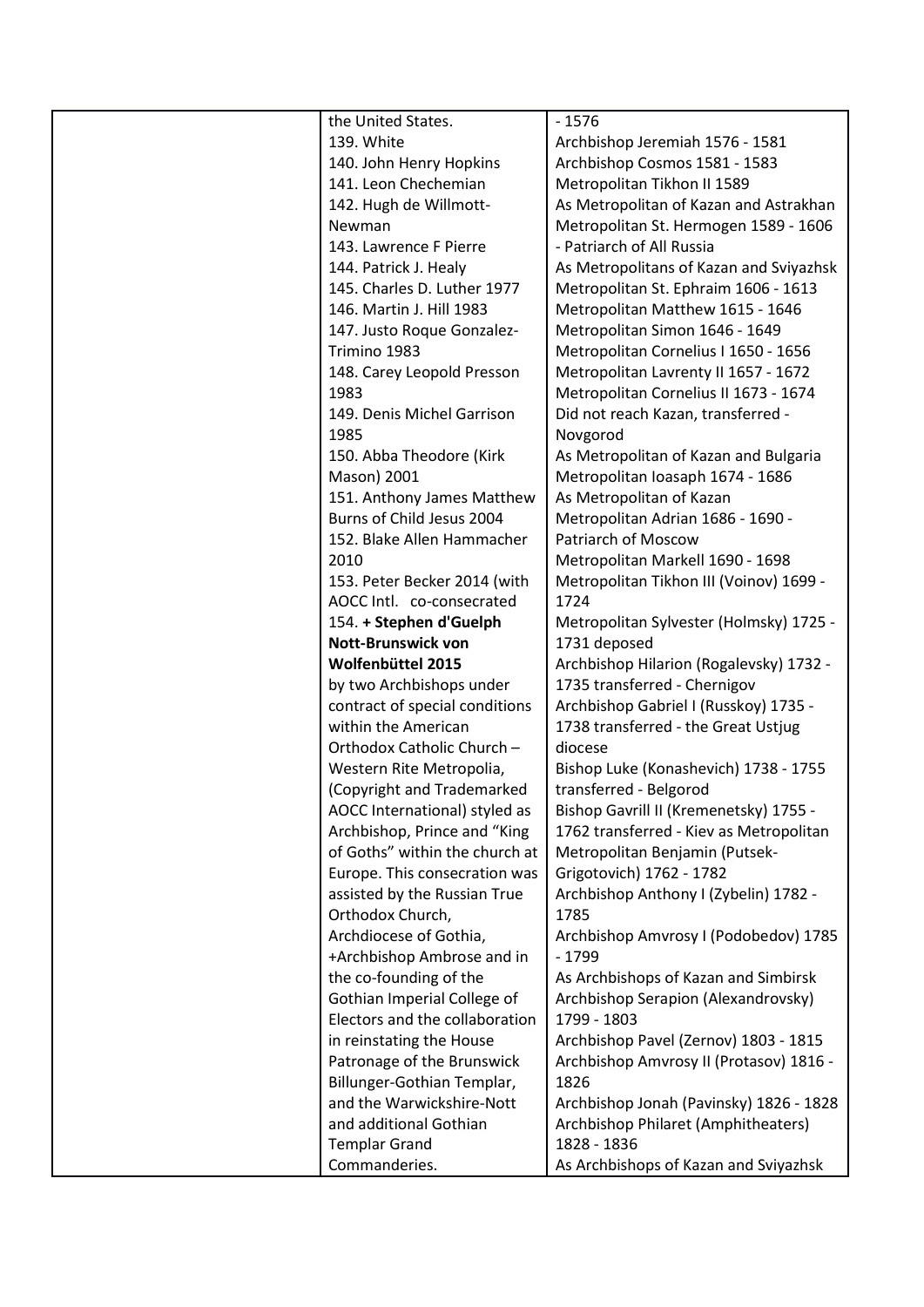|  | Archbishop Vladimir I (Uzhinsky) 1836 -                                    |
|--|----------------------------------------------------------------------------|
|  | 1848<br>Metropolitan Gregory (Postnikov) 1848 -                            |
|  | 1856                                                                       |
|  | Archbishop Athanasy (Sokolov) 1856 -                                       |
|  | 1866<br>Archbishop Anthony II (Amphitheaters)                              |
|  | 1866 - 1879                                                                |
|  | Archbishop Sergei (Lyapidevsky) 1880 -<br>1882                             |
|  | Archbishop Pallady (Raev-Pisarev) 1882 -                                   |
|  | 1887                                                                       |
|  | Archbishop Pavel II (Lebedev) 1887 -<br>1892                               |
|  | Archbishop Vladimir II (Petrov) 1892 -                                     |
|  | 1897                                                                       |
|  | Archbishop Arseny 1897 - 1903<br>Archbishop Dimitri I 1903 - 1905+ Leontii |
|  | Lebedinskii                                                                |
|  | Archbishop of Moscow, Who in 1897,                                         |
|  | consecrated                                                                |
|  | + Antonii Khrapovshy(Khrapovitsky)                                         |
|  | Bishop of Ufa, Volhyna and Zhitomir,                                       |
|  | Who in 1905, consecrated                                                   |
|  | + Dimitri II (Sambikin)                                                    |
|  | Archbishop of Kazan and Sviyazhsk, Who                                     |
|  | in 1907, consecrated                                                       |
|  | + Andrew Hieromartyr                                                       |
|  | Bishop of Mamadysh, Who in 1923,<br>consecrated                            |
|  |                                                                            |
|  | + Habakkuk (Borovkoff) Hieromartyr                                         |
|  | Bishop of Ufa, Who in 1927,<br>consecrated                                 |
|  |                                                                            |
|  | + Amphilochius (Shibanov)<br>Bishop of Tyumen, Who in 1994,                |
|  | consecrated                                                                |
|  |                                                                            |
|  | + Ambrose von Sievers<br>Bishop of Crimean Gothia, Who in 2015,            |
|  | co-consecrated                                                             |
|  |                                                                            |
|  | + Stephen d'Guelph Nott-Brunswick<br>von Wolfenbüttel, Certified as        |
|  | "Archbishop of Glastonbury", Primace                                       |
|  | of the Culdees' Church, and Templar                                        |
|  | <b>Grand Commander of Gothian Realms</b>                                   |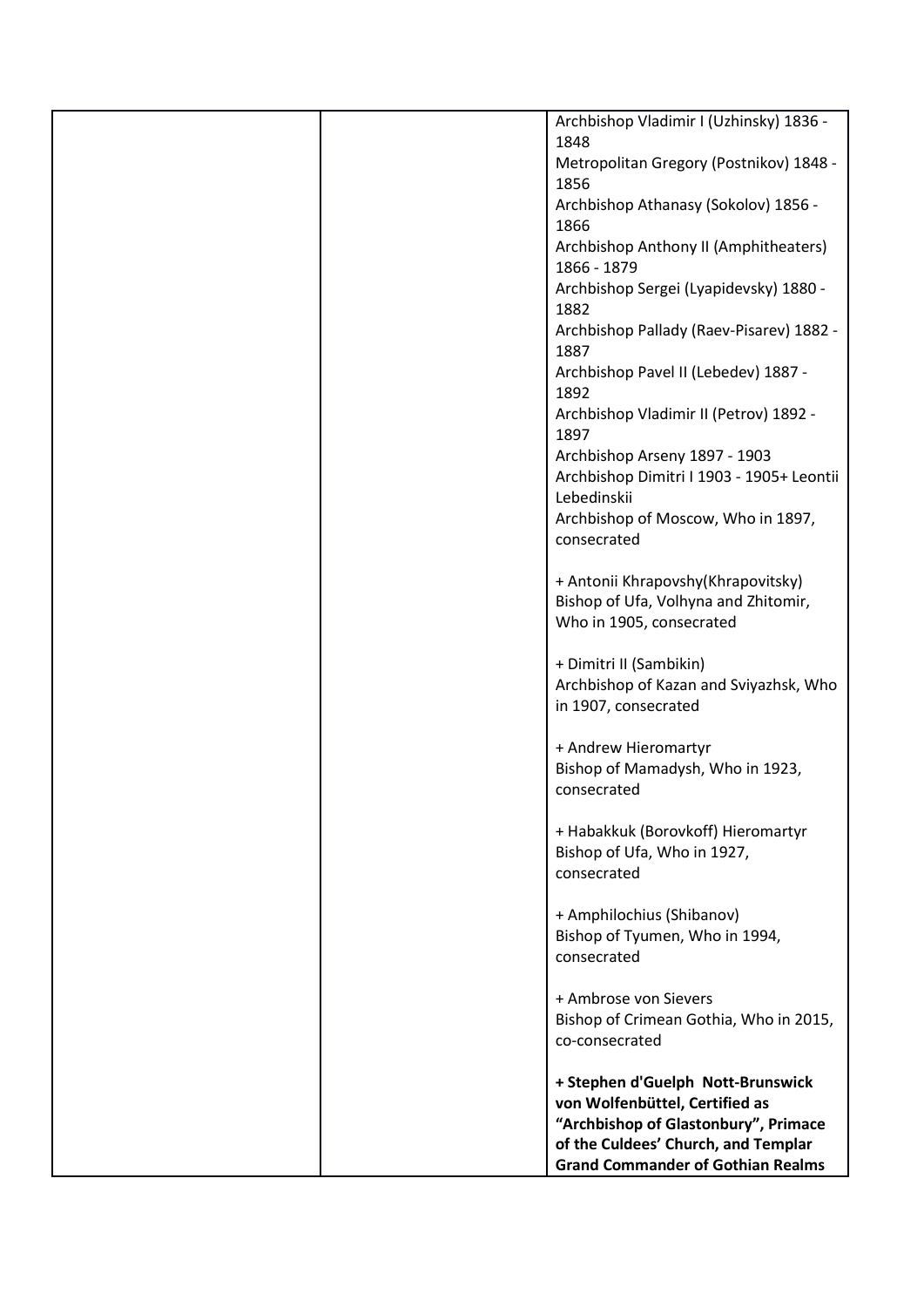# ROMAN CATHOLIC DO RECOGNIZE OUR ECCLESIASTICAL VALIDITY ALTHOUGH NOT IN COMMUNION WITH ROME:

THE DOCTRINE OF FAITH, THE VATICAN,

AUGUST 6 2000 17.

17. Therefore, there exists a single Church of Christ, which subsists in the Catholic Church, governed by the Successor of Peter and by Bishops in communion with him. The [other] Churches which, while not existing in perfect communion with the Catholic Church, remain united to her by means of the closest bonds, that is, by Apostolic Succession and a valid Eucharist, are true particular Churches. Therefore, the Church of Christ is present and operative also in these Churches, even though they lack full communion with the Catholic Church..."

#### CANON 844.3, THE CANON LAW CODE OF THE ROMAN CATHOLIC CHURCH, (1983)

"Catholic ministers may lawfully administer the sacraments of penance, the Eucharist and annointing of the sick to members of the Eastern Churches [Orthodox] not in full communion with the Catholic Church, if they spontaneously ask for them and are properly disposed. The same applies to members of other Churches which the Apostolic See judges to be in the same position as the aforesaid Eastern Churches so far as the sacraments are concerned."

## About The Historic Apostolic Succession FROM THE CANON LAW CODE AND OTHER DOCUMENTS OF THE ROMAN CATHOLIC CHURCH

St. Augustine of hippo from On Baptism and On The Correction of the Donatists When these criteria are met, a Bishop is within the Historic Apostolic Succession: Form: The consecration must be done using the Rites of the Church and in the context of the Eucharistic liturgy to be valid. This is to emphasize the connection of the ordaining Bishop(s) within the Church as a Eucharistic Community.

Matter: There must be an actual laying on of hands by a Bishop during the liturgy. A Prayer is not sufficient in and of itself.

Minister: The one who performs the consecration must be a validly consecrated Bishop within the Historic Apostolic Succession.

Intention: The intent of the laying on of hands and the prayer within the liturgy must be to ordain the person as a Bishop of the Church.

## Canon 844.3 Canon Law Code of the Roman Catholic Church (1983)

"Catholic ministers may lawfully administer the sacraments of penance, the Eucharist and anointing of the sick to members of the Eastern Churches not in full communion with the Catholic Church, if they spontaneously ask for them and are properly disposed. The same applies to members of other Churches which the Apostolic See judges to be in the same position as the aforesaid Eastern Churches so far as the